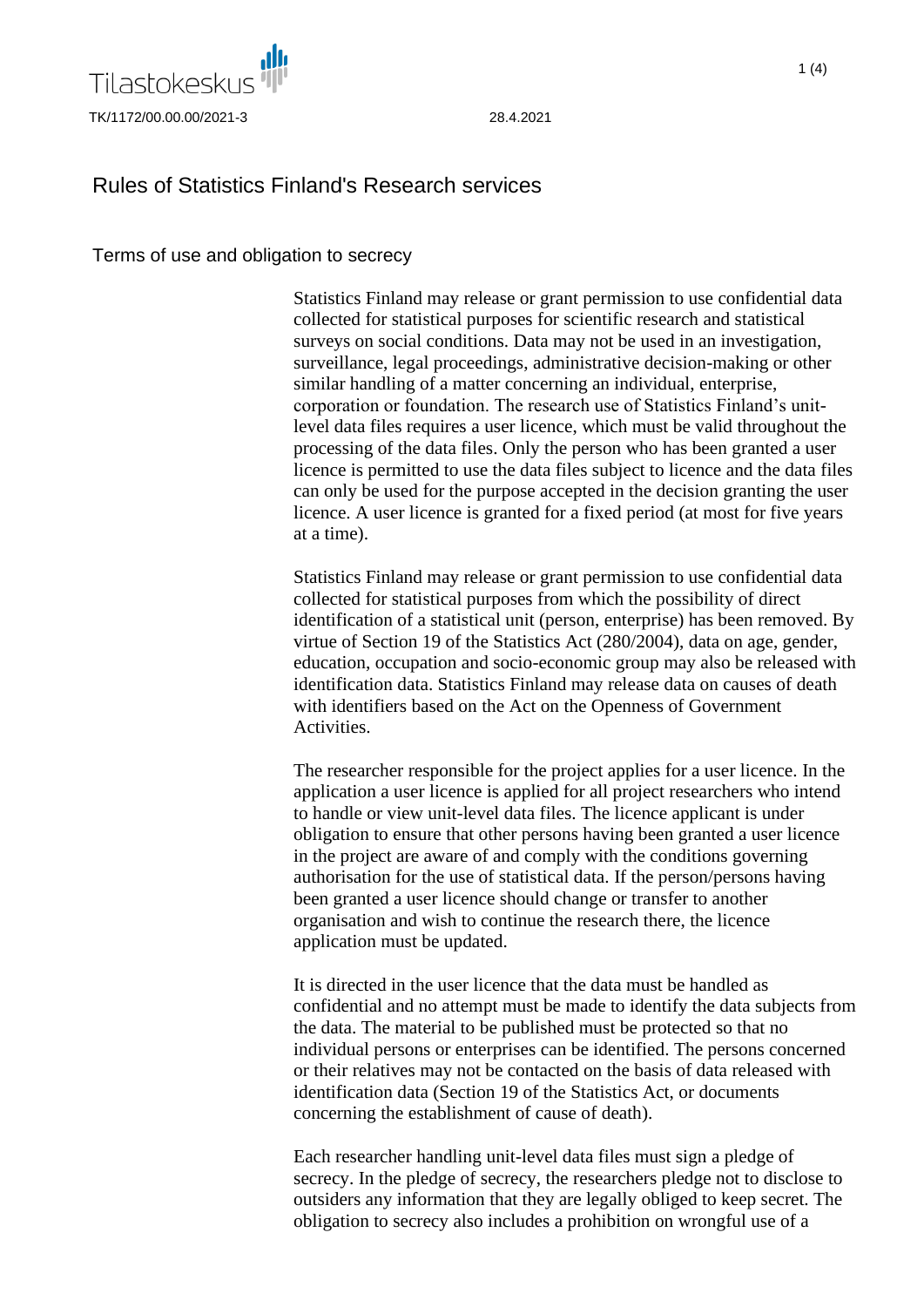

confidential document or information for personal or another person's gain or to injure another person.

A sanction is prescribed for violating the provisions on secrecy, nondisclosure and prohibition of use of the data. The punishment from these offences for researchers can be a fine or imprisonment for at most one year. Use violating the licence or breaching against the rules has an effect on the rights of the organisation and/or researcher to obtain a licence to Statistics Finland's data files in future.

After the end of the validity of the user licence, the researcher no longer has access to the remote access system and the data materials released outside Statistics Finland must be returned or destroyed after the expiry of the user licence. All copies taken and intermediate files formed of the data must also be destroyed. Statistics Finland must be notified about their destruction. The obligation to secrecy also applies after the validity of the user licence ends. It is possible to apply for a continuation of the user licence with an application for a user licence.

The released final products or their reference information must be sent to the contact person at Statistics Finland. When the results are published, Statistics Finland must be quoted as the source.

### FIONA remote access system

### Organisation level rules

Data other than those mentioned in Section 19 of the Statistics Act (age, gender, education, occupation, socio-economic group) and cause of death data must be handled in Statistics Finland's remote access system. The organisation of the researcher working in the FIONA remote access system must have a remote access agreement with Statistics Finland. An account of data protection and data security practices related to remote access use must be submitted to Statistics Finland as an appendix to the agreement. The agreement specifies the contact persons responsible for administrative and technical matters relating to the remote access use of the organisation. The contact persons must inform Statistics Finland of any changes in data protection or data security within the organisation which are of significance to the remote access use.

The person who signs the agreement on remote access use of research data files on behalf of the institution/organisation is responsible for the researchers in the institution working in the FIONA system. He/she is also responsible for that the researchers work in spaces approved by Statistics Finland and data files can be processed there so that the privacy of the data file is not compromised.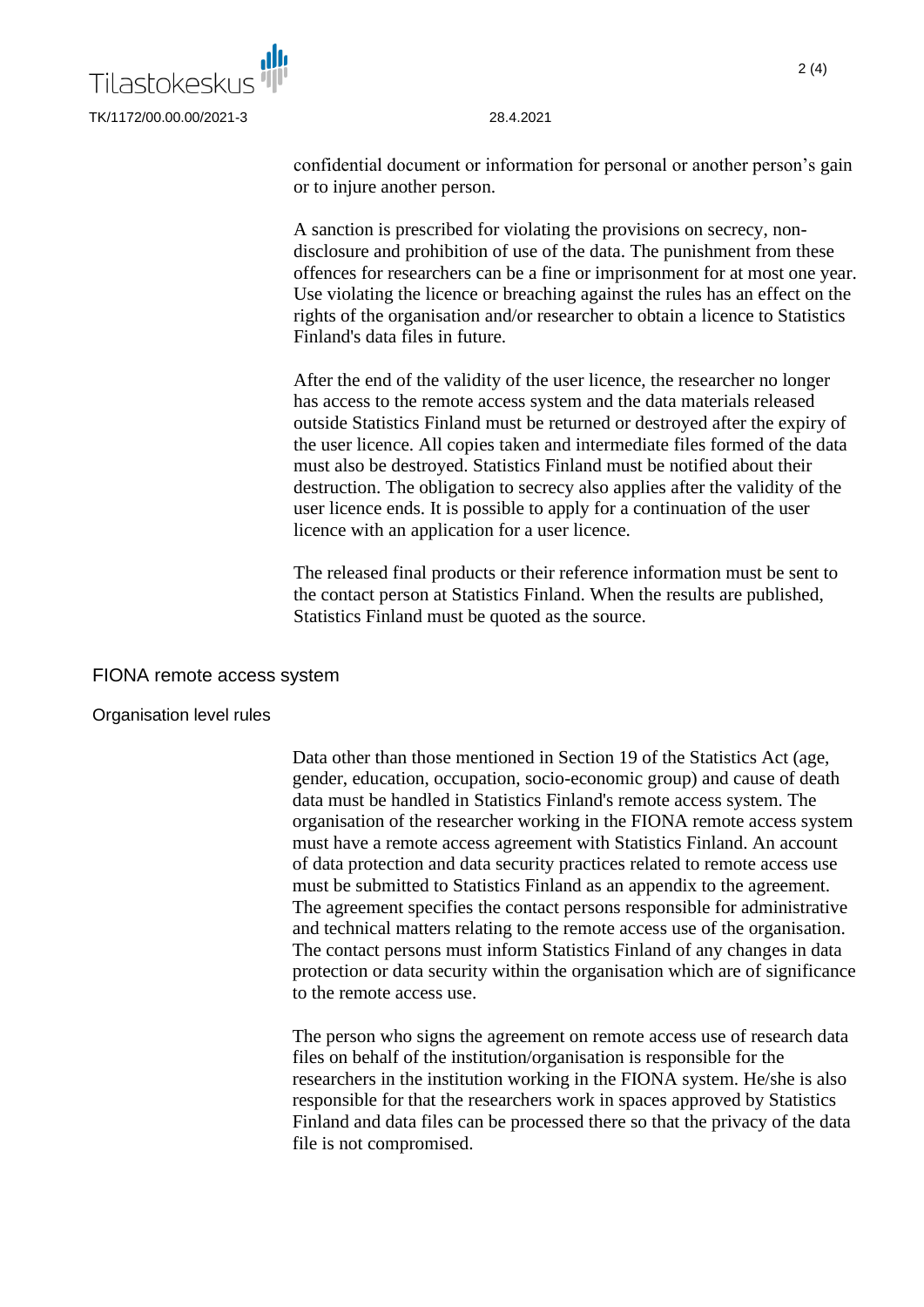

#### Processing the data files in the remote access system

Before the researcher can process a research data file in the FIONA remote access system, the researcher must sign a remote access commitment. In the remote access commitment, the researcher defines the modes and places of work and agrees to follow the rules related to remote access work.

Remote access is intended only for the use of the researcher who has been granted a permission to use the data and it must only take place in the premises mentioned in the remote access commitment, the IP address of which has been checked and approved by Statistics Finland. When the employer and/or premises change, the researcher must submit a new remote access commitment. Researchers must commit themselves to ensuring that both computers, networks and work premises are data secure. If they want to work from home, it must be made sure that the work can take place with a VPN connection through the employer's network. The mobile phone on which the DuoMobile application for identification in the remote access system is installed must be stored carefully.

The remote access system must only be used for the purpose mentioned in the user licence and its functioning must not be hindered in any way.

Researchers must ensure data protection during the research use of their data file and when publishing research outputs. The data must be handled so that the information in the data file will not become known to a third party, so the data on the screen must not be shown, shared or copied (e.g. a screen capture or a photograph). Protected personal identifiers or Business IDs must not be written in an email message, for example. Sharing the display of the remote access system in a remote meeting (e.g. Teams) is not allowed for data security reasons even if each participant in the meeting has a user licence to the data and/or there are no unit-level data subject to user licence visible on the screen. The remote device must be locked when it is left unattended and the device is not supervised, and the user must log out from the system when no longer working with the remote access.

The researcher must ensure that the research results requested to be exported from the system contain no unit-level data or possibility for their disclosure. (e.g. shnro personal identifiers). The guidelines related to data protection in the Research services must be followed in research outputs (tables, analysis results, graphics, etc.). Software files and files containing results can be sent by email only via Statistics Finland's personnel from the address tutkijapalvelut@stat.fi / mikrosimulointi@stat.fi. More detailed data protection guidelines can be found in the data protection guidelines for FIONA:

[https://www.stat.fi/static/media/uploads/tup\\_en/mikroaineistot/fionan\\_tieto](https://www.stat.fi/static/media/uploads/tup_en/mikroaineistot/fionan_tietosuojaohjeet_en.pdf) suojaohjeet en.pdf

If the researcher or customer breaches the agreements or instructions on remote access use, the remote access connection is shut down.